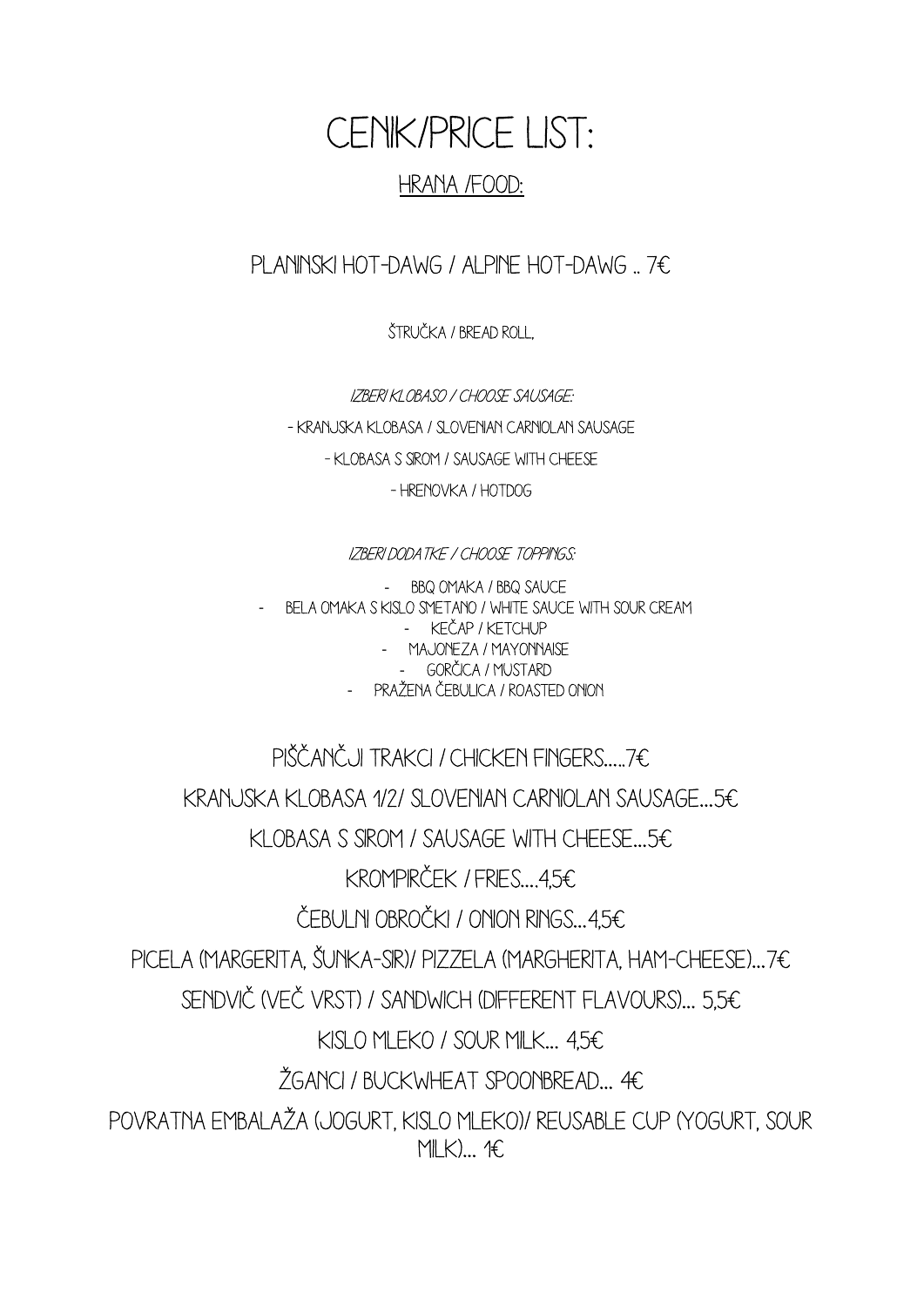PLANINSKI ZAJTRK (ZA 2 OSEBI)/ BREAKFAST BAG WITH LOCAL GOODS (2 PERS.)  $\ldots$  22  $\epsilon$ NAROČILO VSAJ EN DAN VNAPREJ / ORDER ONE DAY BEFORE

SLADKO / SWEETS:

TOČEN SLADOLED / SOFT ICE-CREAM…….2,5€ POSIP ali PRELIV / TOPPING or SAUCE……..0,5€

PUHASTE MINI PALAČINKE (10 kos) / PUFFY LITTLE PANCAKES (10 pcs)….5€

 $STRUKLJ / NMPLNGS...656$ 

ŠTRUDELJ / STRUDEL …4,5€

MAFIN /MUFFIN … 3€

ROGLJIČ / Croissant … 3€

dOMAČ JOGURT S SADJEM / HOMEMADE YOGURT WITH FRUIT…4,5€

POVRATNA EMBALAŽA (JOGURT, KISLO MLEKO)/ REUSABLE CUP (YOGURT, SOUR  $M(K)$ … 1€

(KO EMBALAŽO PRINESEŠ NAZAJ DOBIŠ VRNJEN € / IF YOU RETURN CUP YOU GET 1€ BACK)

Brezalkoholna pijača / soft drinks:

BEZGOVA LIMONADA / ELDER LEMONADE (2DCL) …..2,5€ BEZGOVA LIMONADA / ELDER LEMONADE (5DCL) …..3,5€ LEDENI ČAJ HIBISKUS MALINA / ICE TEA HIBISCUS RASPBERRY (2DCL) ….2,5€ LEDENI ČAJ HIBISKUS MALINA / ICE TEA HIBISCUS RASPBERRY (5DCL) ….3,5€ POVRATNA EMBALAŽA (POLLITRSKE PIJAČE)/ REUSABLE CUP (0,5L DRINKS)… 1,5€

(KO EMBALAŽO PRINESEŠ NAZAJ DOBIŠ VRNJEN € / IF YOU RETURN CUP YOU GET 1€ BACK)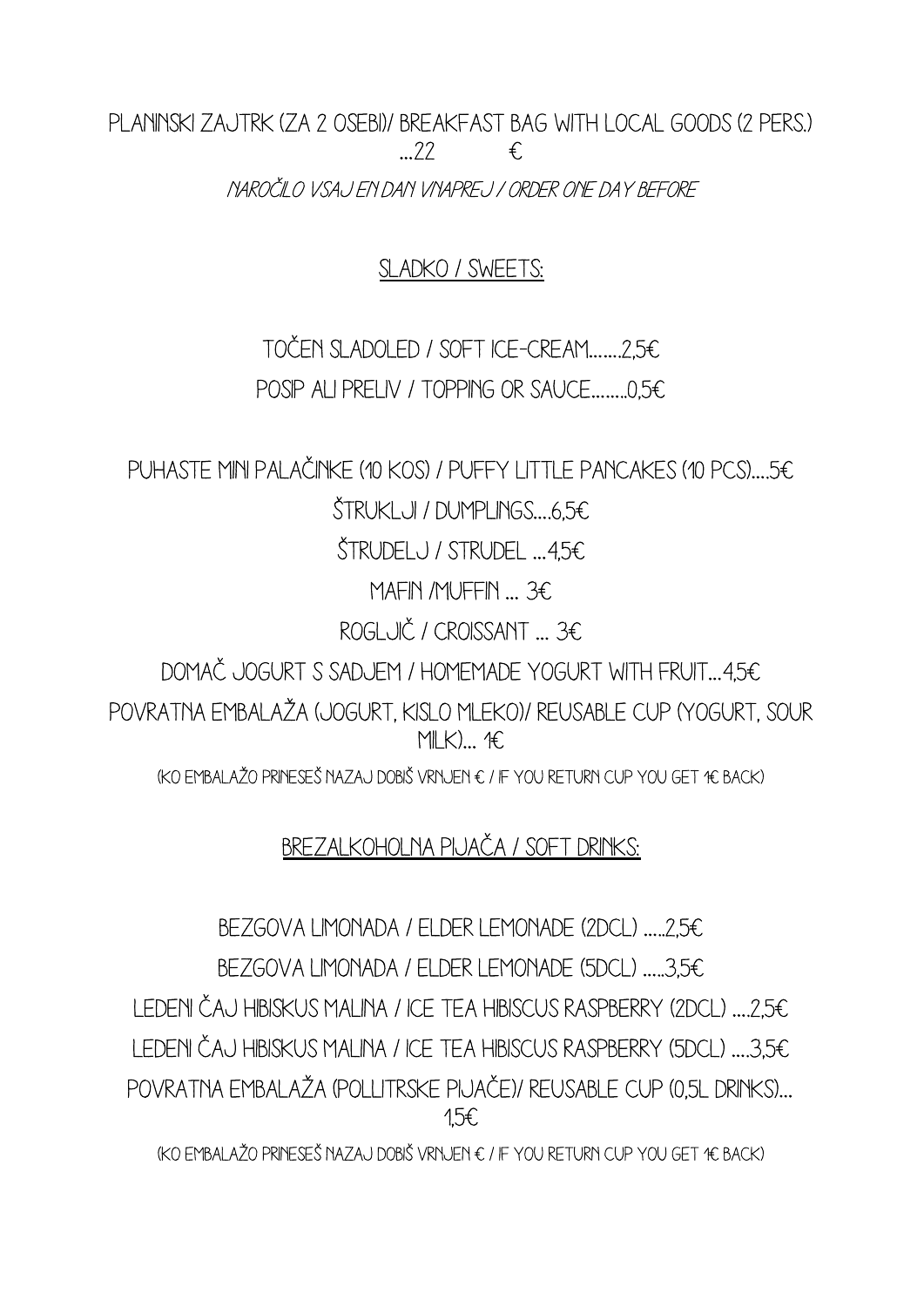Cockta / soft drink cockta… 3€ VODA SLADKI KOT 0,5L / WATER SLADKI KOT 0,5L ….2€ MINERALNA VODA 0,2l / sparkling water 0,2l ….2€

## Topli napitki / hot drinks:

KAVA / COFFEE ….1,5€

KAVA Z MLEKOM / COFFEE WITH MILK ….1,8€

KAVA Z VANILIJEVIM SLADOLEDOM / COFFEE WITH SOFT VANILLA ICE CREAM….. 2,5€

KAVA KHAYA (KAVA + SADJEVEC SUVENIR) / COFFEE KHAYA (COFFEE + FRUIT-SCHNAPPS SOUVENIR) …. 5€

 $\check{C}$ A<sub>U</sub> / TFF  $\ldots$  2€

KAKAV / HOT COCOA …2€

Sladki kot kakav s penicami / special hot cocoa with Marshmallows … 3€

## Alkoholne pijače / alcoholic drinks:

TOČENO DOMAČE PIVO MENINC – SVETLO 0,5L / DRAFT HOMEMADE BEER MENINC - PALE  $0.5L$  ...,  $4E$ 

TOČENO DOMAČE PIVO MENINC – SVETLO 0,25L / DRAFT HOMEMADE BEER MENINC - PALE 0.25L ... 3.2€

POVRATNA EMBALAŽA (TOČENO PIVO)/ REUSABLE CUP (DRAFT BEER)… 15€ (KO EMBALAŽO PRINESEŠ NAZAJ DOBIŠ VRNJENO 1,5€ / IF YOU RETURN CUP YOU GET 1,5€ BACK)

DOMAČE PIVO MENINC STEKLENICA 0,5L (VEČ VRST) / HOMEMADE BEER MENINC BOTTLE 0,5L (different flavours)…. 4,5€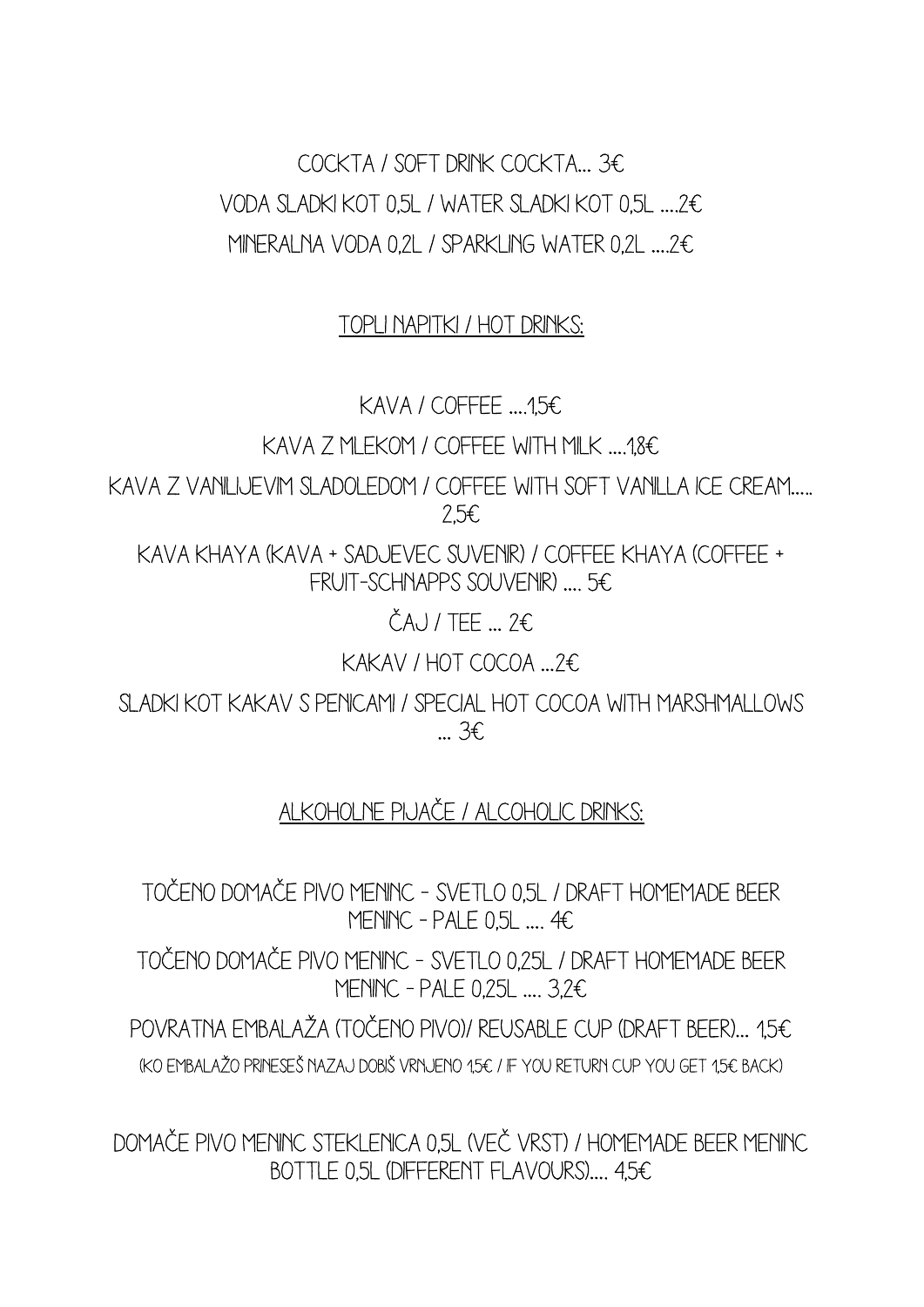PIVO UNION 0.33L / BEER UNION 0.33L  $\ldots$  3€ Pivo LAŠKO 0,33L / BEER LAŠKO 0,33L … 3€ Pivo Heineken, 0,33 l / beer Heineken, 0,33 l … 3,5€

DOMAČ RADLER VELIKI / RADLER BIG … 3,5€ DOMAČ RADLER MALI / RADLER SMALL … 3€ POVRATNA EMBALAŽA / REUSABLE CUP 15€ (KO EMBALAŽO PRINESEŠ NAZAJ DOBIŠ VRNJENO 1,5€ / IF YOU RETURN CUP YOU GET 1,5€ BACK)

NARAVNO VINO BREGOVI BELO 0,19L / SLOVENIAN NATURAL WINE BREGOVI (WHITE)…3,5€

NARAVNO VINO BREGOVI RDEČE 0,19L / SLOVENIAN NATURAL WINE BREGOVI (RED)…3,5€

LOKALNE DOBROTE / LOCAL GOODS:

BOROVNIČKE SUVENIR 0,04L / BLUBERRY-SCHNAPPS SOUVENIR 0,04L … 4€ SADJEVEC SUVENIR 0,04L / FRUIT-SCHNAPPS SOUVENIR 0,04L …4€ JAGER SUVENIR 0.04l / jAGER –SCHNAPPS SOUVENIR 0.04l…4€ TRNIČ / TRNIČ HARD CHEESE FROM VELIKA PLANINA….10€ Domača salama / salami …10€ PIŠKOTI / cookies … 5€ LIOFILIZIRANO SADJE / LYOPHILIZED FRUIT …5€

SUVENIRJI/SOUVENIRS:

MAGNETEK / MAGNET…. 4€ KRAVJI ZVONEC / COW BELL … 7€